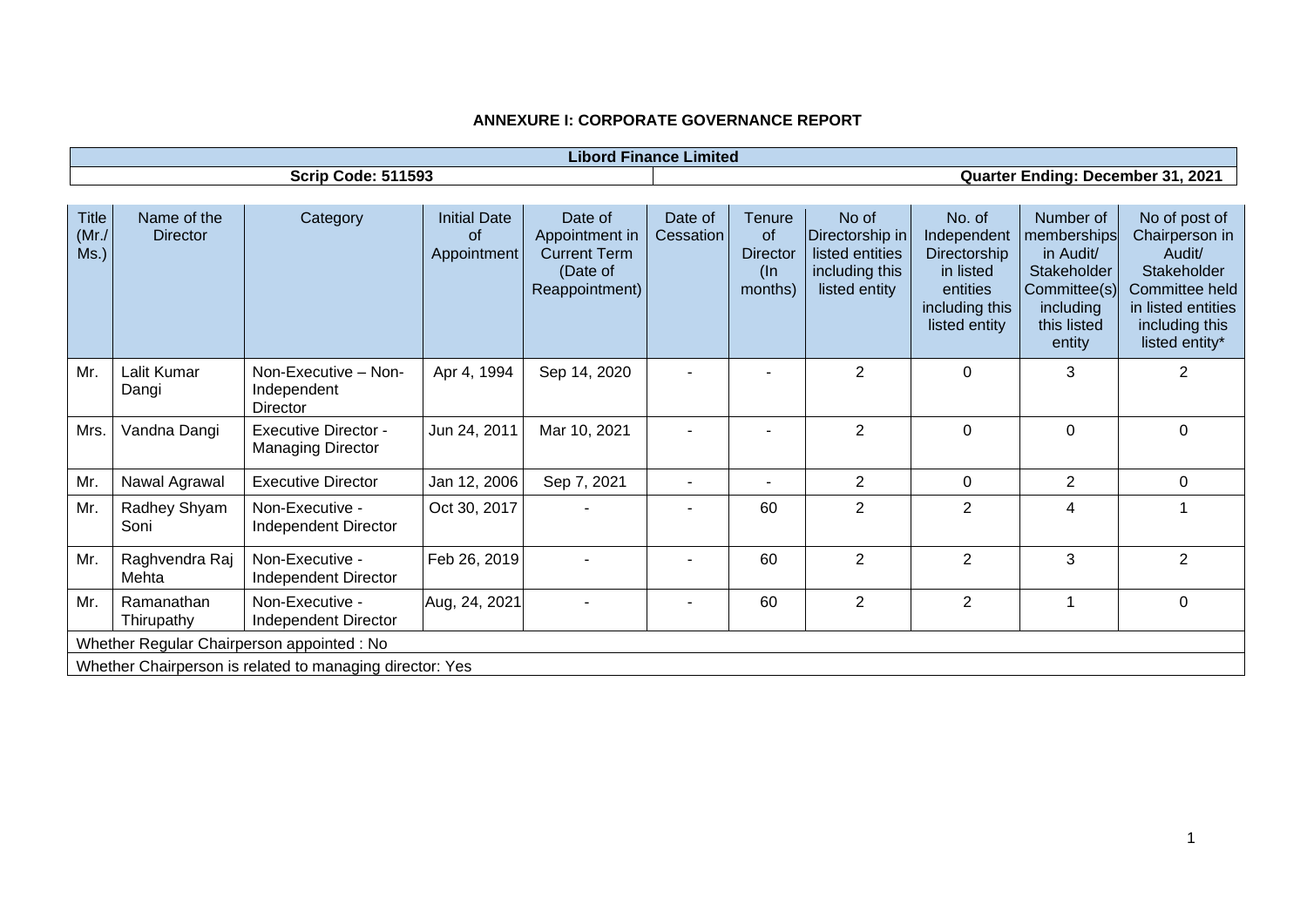| <b>Libord Finance Limited</b>                           |                                                       |                     |                   |  |  |  |  |
|---------------------------------------------------------|-------------------------------------------------------|---------------------|-------------------|--|--|--|--|
| Scrip Code: 511593<br>Quarter Ending: December 31, 2021 |                                                       |                     |                   |  |  |  |  |
| <b>II. Composition of Committees</b>                    |                                                       |                     |                   |  |  |  |  |
| <b>Audit Committee</b>                                  |                                                       |                     |                   |  |  |  |  |
| Whether Regular Chairperson appointed: No               |                                                       |                     |                   |  |  |  |  |
| Name of Committee Members                               | Category                                              | Date of Appointment | Date of Cessation |  |  |  |  |
| Mr. Radhey Shyam Soni                                   | Non-Executive - Independent Director, Chairperson     | Jan 31, 2018        |                   |  |  |  |  |
| Mr. Lalit Kumar Dangi                                   | Non-Executive - Non-Independent Director, Member      | Jun 27, 2001        |                   |  |  |  |  |
| Mr. Raghvendra Raj Mehta                                | Non-Executive - Independent Director, Member          | May 27, 2019        |                   |  |  |  |  |
| <b>Nomination &amp; Remuneration Committee</b>          |                                                       |                     |                   |  |  |  |  |
| Whether Regular Chairperson appointed: No               |                                                       |                     |                   |  |  |  |  |
| Name of Committee Members                               | Category                                              | Date of Appointment | Date of Cessation |  |  |  |  |
| Mr. Radhey Shyam Soni                                   | Non-Executive - Independent Director, Chairperson     | Jan 22, 2018        |                   |  |  |  |  |
| Mr. Lalit Kumar Dangi                                   | Non-Executive - Non-Independent Director, Member      | Jun 27, 2001        |                   |  |  |  |  |
| Mr. Raghvendra Raj Mehta                                | Non-Executive - Independent Director, Member          | Aug 14, 2019        | -                 |  |  |  |  |
| <b>Stakeholder's Relationship Committee</b>             |                                                       |                     |                   |  |  |  |  |
| Whether Regular Chairperson appointed: No               |                                                       |                     |                   |  |  |  |  |
| Name of Committee Members                               | Category                                              | Date of Appointment | Date of Cessation |  |  |  |  |
| Mr. Lalit Kumar Dangi                                   | Non-Executive - Non-Independent Director, Chairperson | Dec 10, 2015        |                   |  |  |  |  |
| Mr. Nawal Agrawal                                       | <b>Executive Director, Member</b>                     | Dec 10, 2015        |                   |  |  |  |  |
| Mr. Radhey Shyam Soni                                   | Non-Executive - Independent Director, Member          | Apr 1, 2019         |                   |  |  |  |  |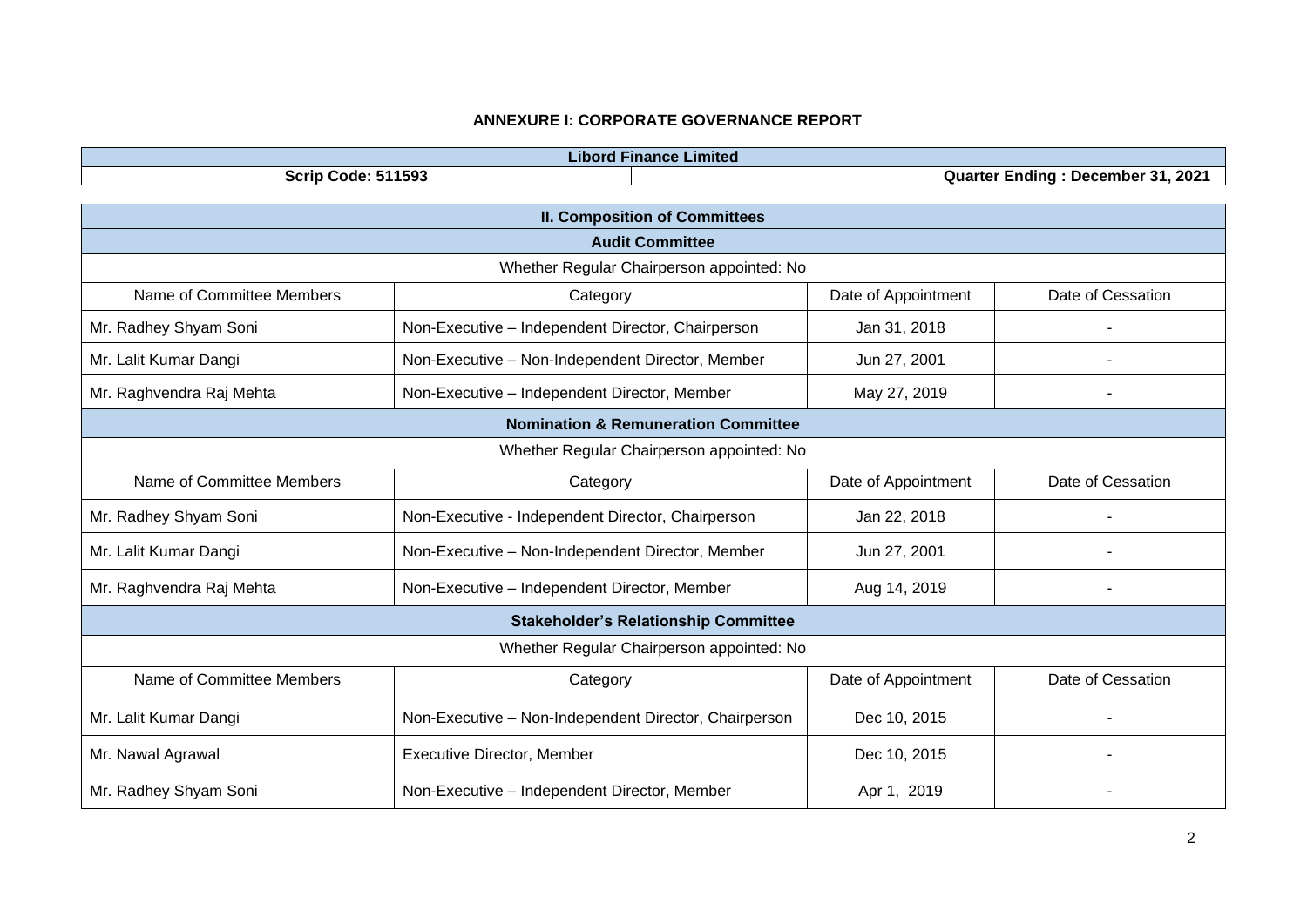| .<br><b>Finance</b><br>e Limited<br>.ıbor |                                                 |  |  |  |
|-------------------------------------------|-------------------------------------------------|--|--|--|
| 11593<br>Scrip<br>Code<br>- -             | . 2021<br>Ω.<br>-ndina<br>Quarter<br>. December |  |  |  |

| <b>III. Meeting of Board of Directors</b> |                             |                     |                     |                              |                          |  |  |  |  |
|-------------------------------------------|-----------------------------|---------------------|---------------------|------------------------------|--------------------------|--|--|--|--|
| Date(s) of Meeting (if any)               | Date(s) of Meeting (if any) | Whether requirement | Number of Directors | Number of                    | Maximum gap between any  |  |  |  |  |
| in the previous quarter                   | in the relevant quarter     | of Quorum met       | present             | <b>Independent Directors</b> | two consecutive meetings |  |  |  |  |
|                                           |                             |                     |                     | present                      | (in number of days)      |  |  |  |  |
| August 5, 2021                            |                             | Yes                 |                     |                              |                          |  |  |  |  |
| August 24, 2021                           |                             | <b>Yes</b>          |                     |                              |                          |  |  |  |  |
|                                           | October 7, 2021             | Yes                 |                     |                              | 43                       |  |  |  |  |
|                                           | October 26, 2021            | Yes                 |                     |                              | 18                       |  |  |  |  |

| <b>IV. Meeting of Committees</b>    |                                                                         |                                            |                                          |                                                         |                                                                   |                                                                                  |  |  |
|-------------------------------------|-------------------------------------------------------------------------|--------------------------------------------|------------------------------------------|---------------------------------------------------------|-------------------------------------------------------------------|----------------------------------------------------------------------------------|--|--|
| Name of Committee                   | Date $(s)$ of<br>meeting of the<br>committee in the<br>relevant quarter | Whether<br>requirement<br>of Quorum<br>met | Number of<br><b>Directors</b><br>present | Number of<br>Independent<br><b>Directors</b><br>present | Date(s) of meeting of<br>the committee in the<br>previous quarter | Maximum gap<br>between any two<br>consecutive<br>meetings<br>(in number of days) |  |  |
| <b>Audit Committee</b>              |                                                                         | Yes                                        |                                          |                                                         | August 5, 2021                                                    |                                                                                  |  |  |
| Nomination & Remuneration Committee |                                                                         | Yes                                        |                                          |                                                         | August 24, 2021                                                   |                                                                                  |  |  |
| <b>Audit Committee</b>              | October 26, 2021                                                        | Yes                                        |                                          |                                                         |                                                                   | 62                                                                               |  |  |

| <b>V. Related Party Transactions</b>                                  |                   |                                   |  |  |  |  |
|-----------------------------------------------------------------------|-------------------|-----------------------------------|--|--|--|--|
| Subject                                                               | Compliance status | If status is "No" details of non- |  |  |  |  |
|                                                                       | (Yes/No/NA)       | compliance                        |  |  |  |  |
| Whether prior approval of audit committee obtained                    | Yes               |                                   |  |  |  |  |
| Whether shareholder approval obtained for material RPT                | ΝA                |                                   |  |  |  |  |
| Whether details of RPT entered into pursuant to omnibus approval have | <b>NA</b>         |                                   |  |  |  |  |
| been reviewed by Audit Committee                                      |                   |                                   |  |  |  |  |